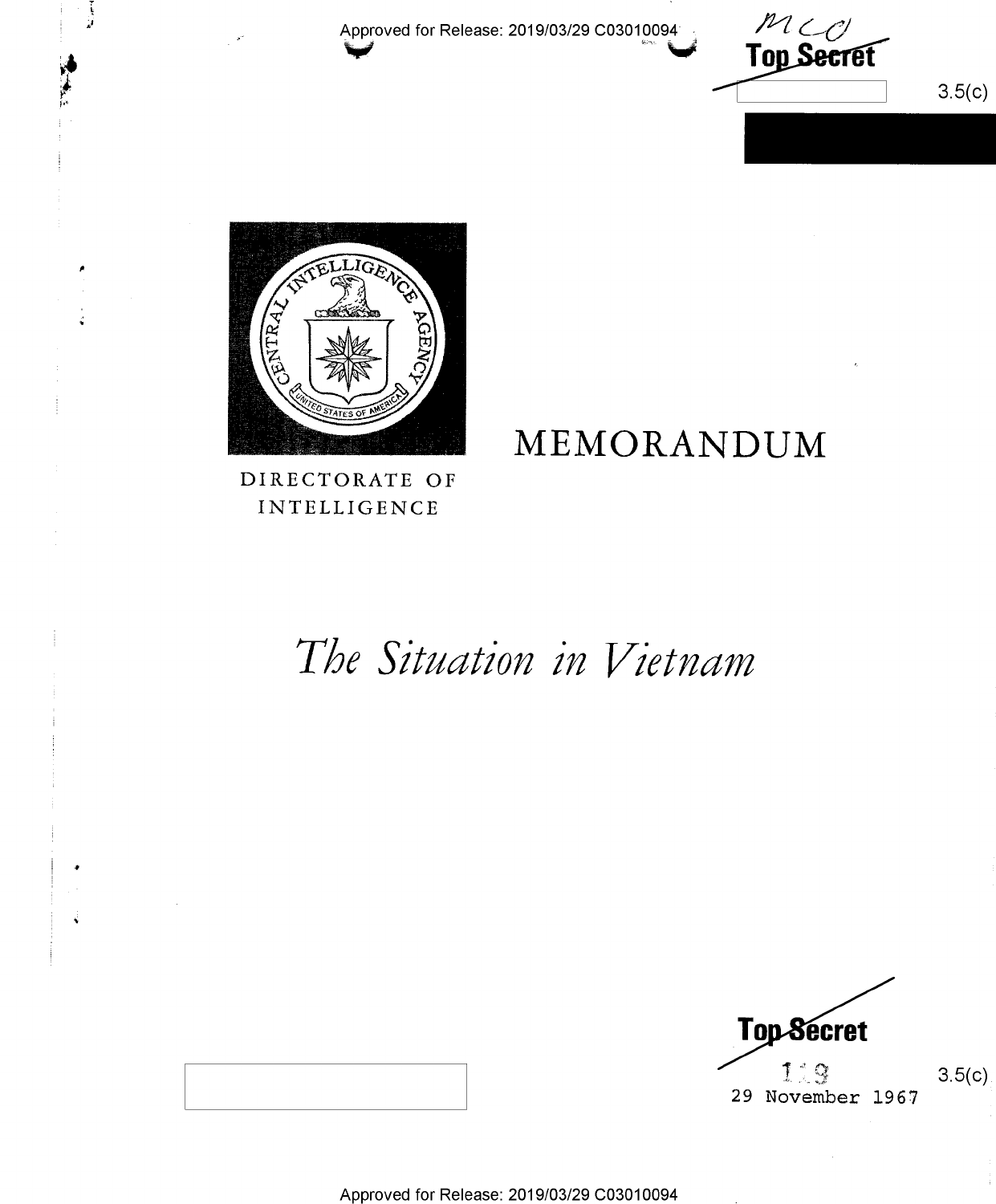### WARNING

 $\mathbb{I}$ 

This document contains classified information affecting the national security of the United States within the meaning of the espionage laws, US Code Title 18, Sections 793, 794, and 798.

 $3.5(c)$ 



Approved for Release: 2019/03/29 C03010094

 $\label{eq:1.1} \frac{1}{\sqrt{2}}\sqrt{2\pi}\left[\frac{1}{\sqrt{2}}\left(\frac{1}{\sqrt{2}}\right)^2\right] \left(\frac{1}{\sqrt{2}}\right)^2\left(\frac{1}{\sqrt{2}}\right)^2\left(\frac{1}{\sqrt{2}}\right)^2\left(\frac{1}{\sqrt{2}}\right)^2\left(\frac{1}{\sqrt{2}}\right)^2\left(\frac{1}{\sqrt{2}}\right)^2\left(\frac{1}{\sqrt{2}}\right)^2\left(\frac{1}{\sqrt{2}}\right)^2\left(\frac{1}{\sqrt{2}}\right)^2\left(\frac{1}{\sqrt{2}}\right)^2\left(\frac$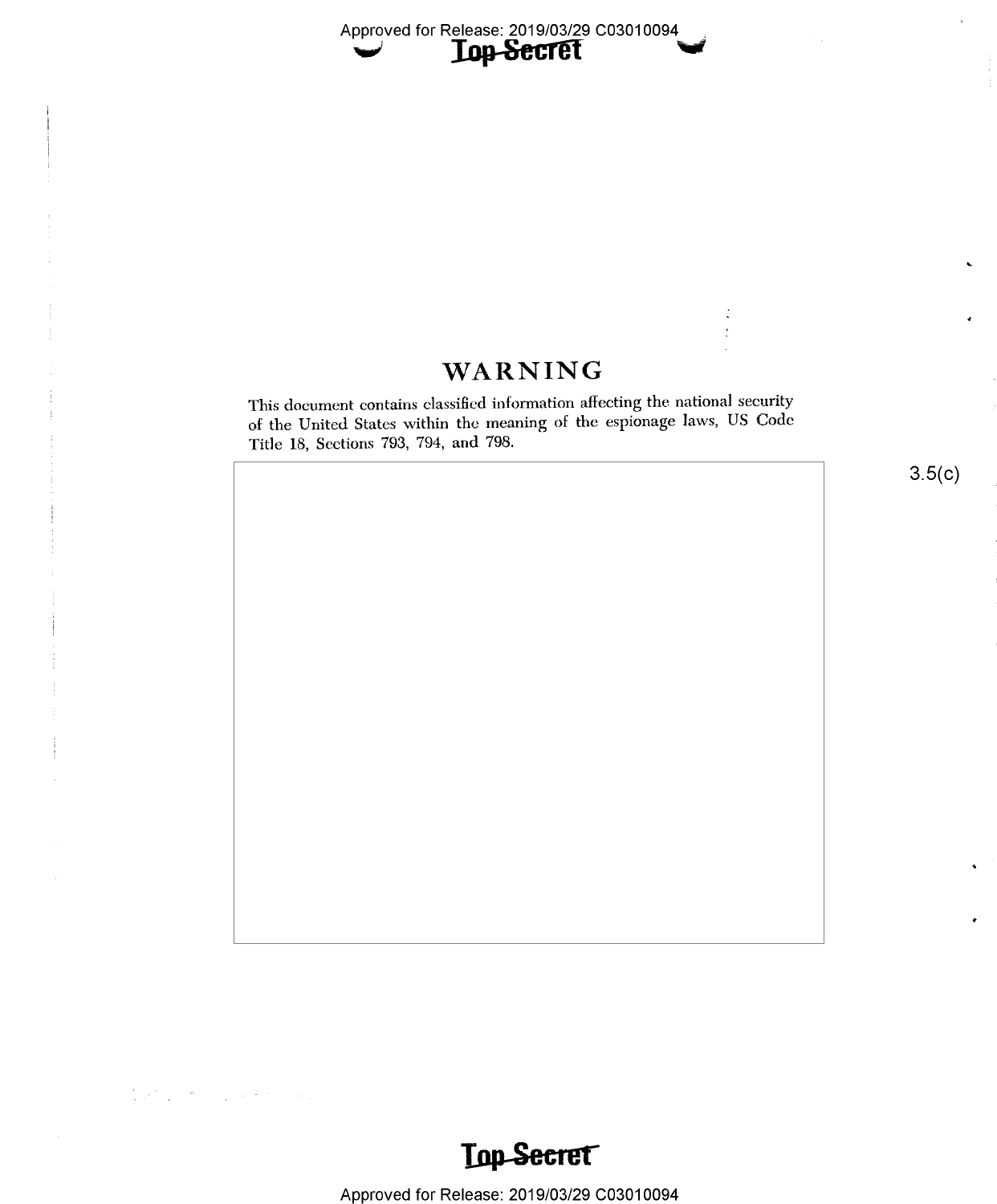Approved for Release:  $2019/03/29$  C03010094 f 3.5(c)  $\cup$  iolstckei

Information as of 1600 29 November 1967

 $3.5(c)$ 

### HIGHLIGHTS

North Vietnamese units seem to be preparing new attacks in the Dak To area. Communist forces are active in northwestern III Corps and seem bent on dominating this area.

I. The Military Situation in South Vietnam:<br>Enemy forces launched two attacks in northwestern<br>III Corps during the night of 28-29 November (Paras.<br>1-4). Intercepted enemy communications in the Dak<br>To area indicate that the

3.3(h)(2)

3.3(h)(2)

III. Military Developments in North Vietnam:<br>Two more of North Vietnam's MIGs moved to China on<br>29 November, but, despite these evacuations, Hanoi's<br>air force continues to offer resistance to US<br>strikes (Paras. l-3).

IV. Qther Communist Military Developments: There is nothing of significance to report.

V. Communist Political Developments: A Libera— tion Front spokesman has again stated that a cessation of the bombing of North Vietnam would not necessarily affect the situation in the South (Paras. l-3).

i i<br>
TOP-SECRET 3.5(c)

 $3.5(c)$ 

Approved for Release: 2019/03/29 C03010094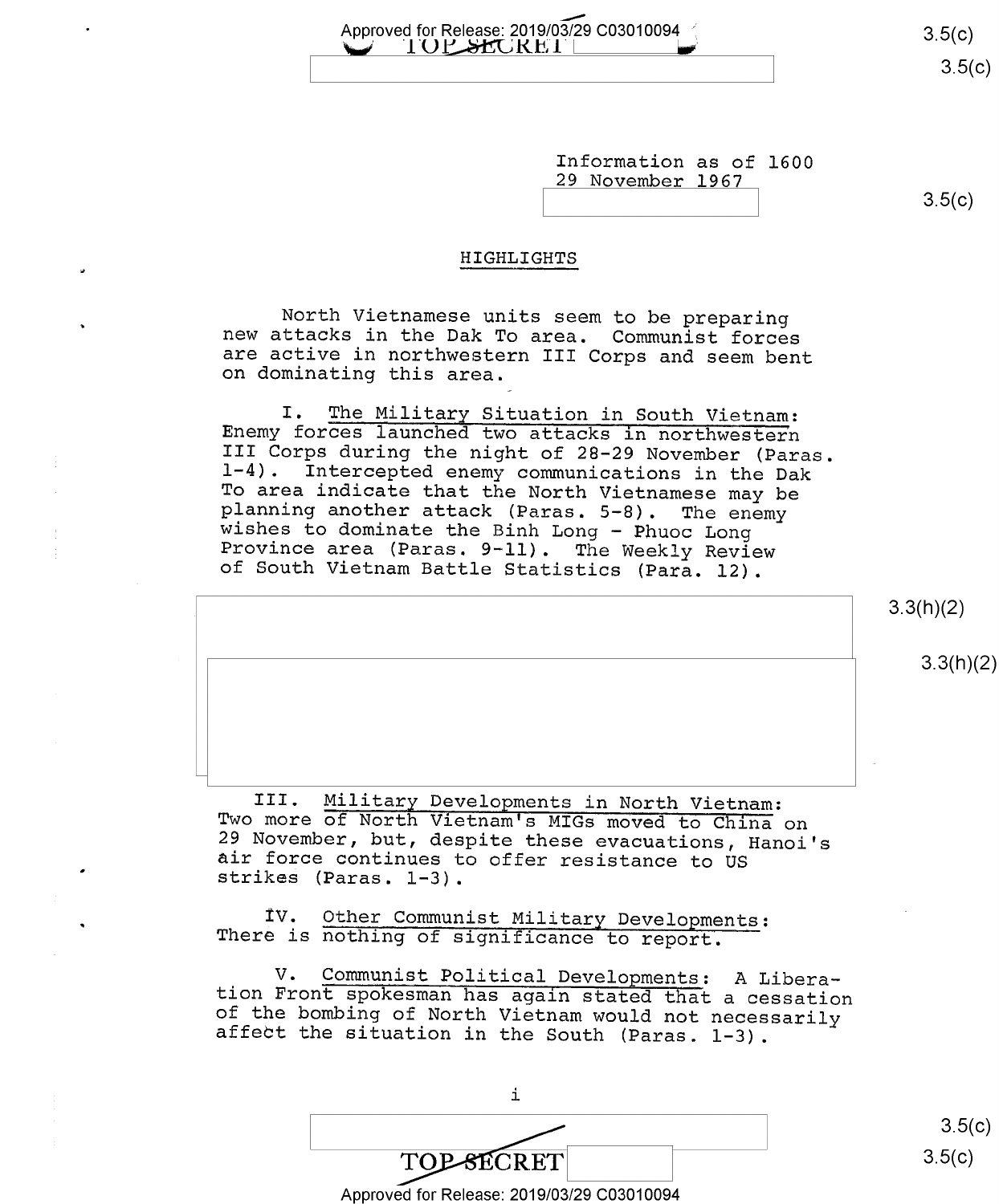

29 November 1967

TOP SECRET Approved for Release: 2019/03/29 C03010094

ii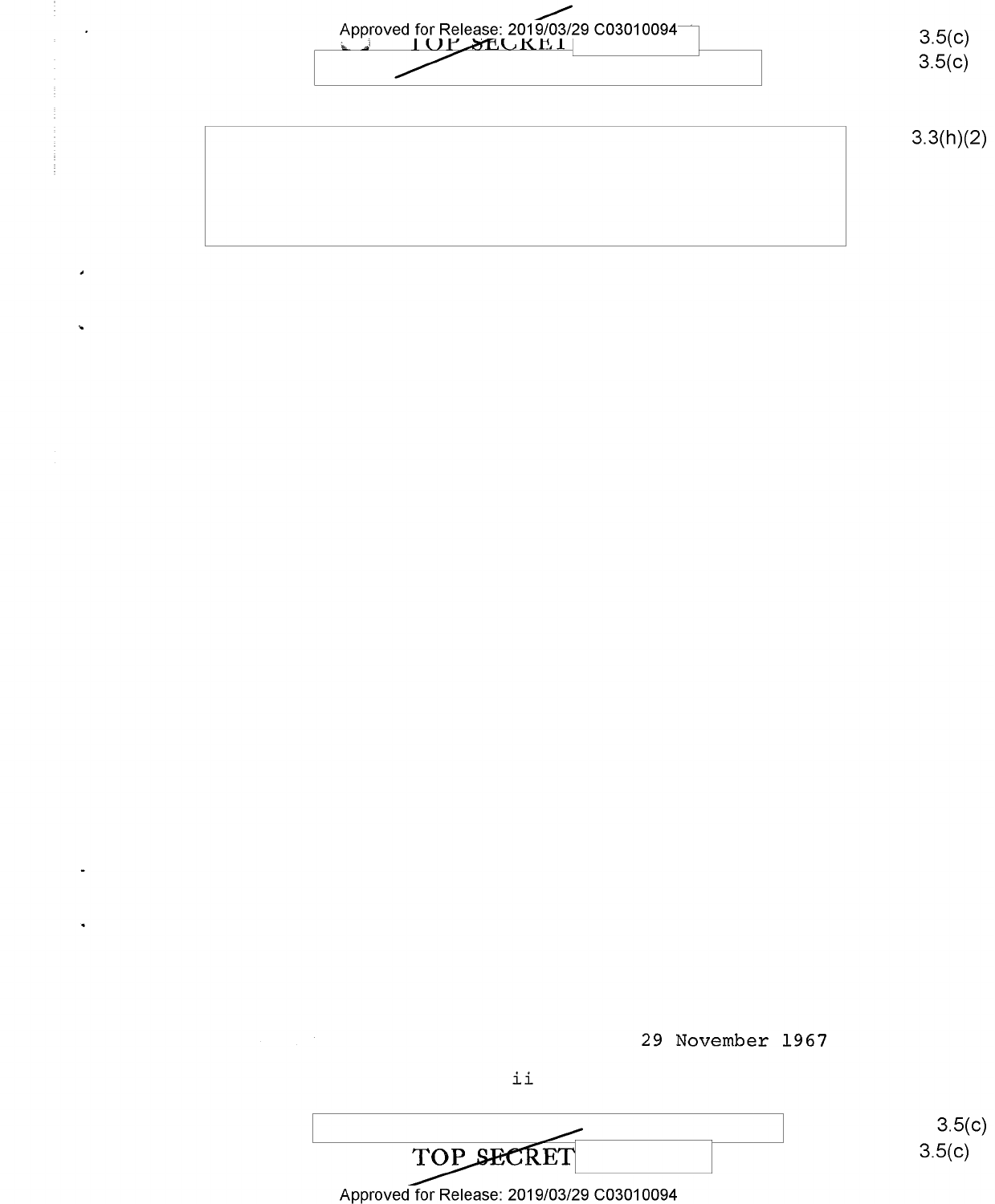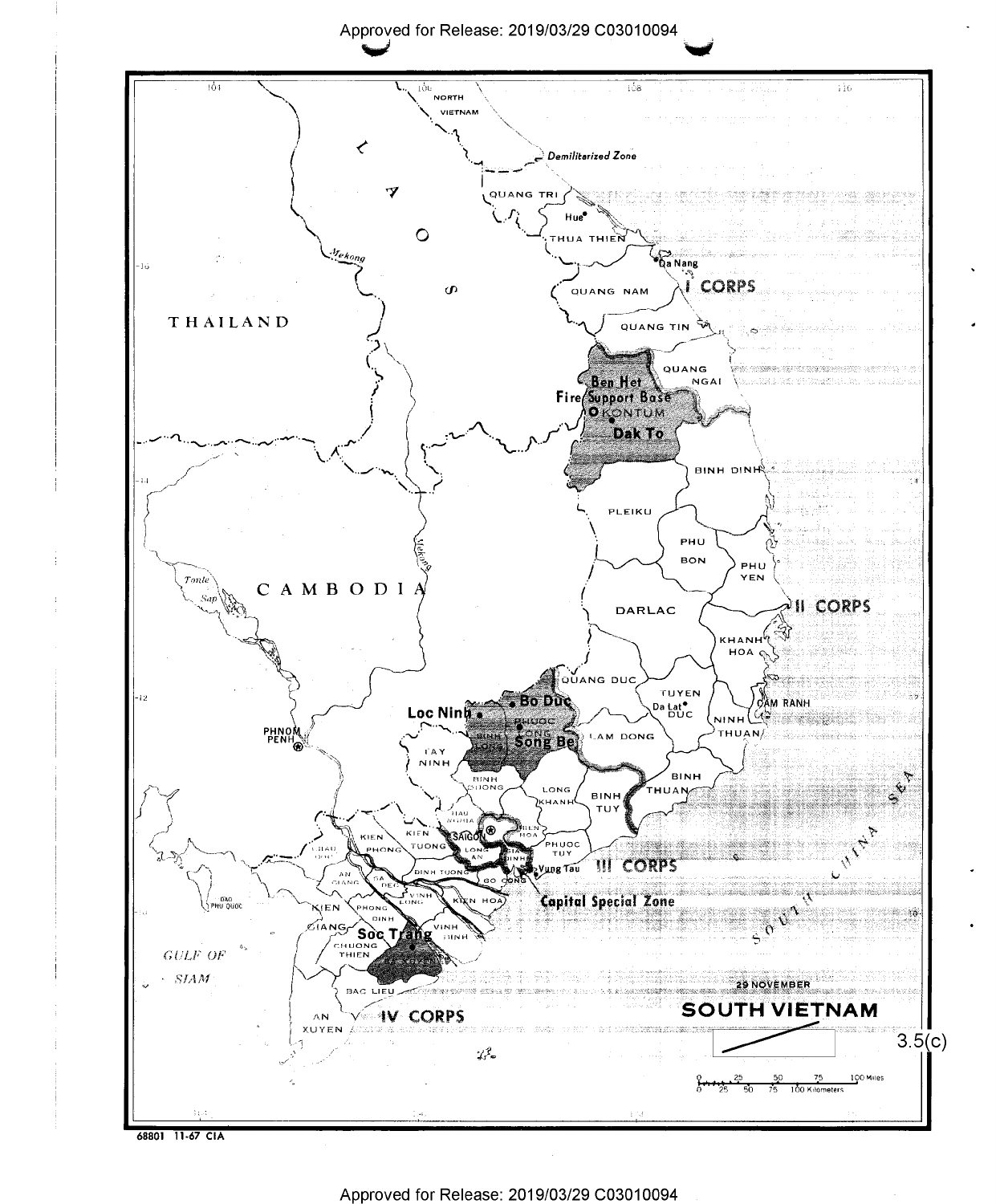$3.5(c)$ رب<sub>)</sub>ت.

3.5(c)<br>3.5(c)

### I. MILITARY SITUATION IN SOUTH VIETNAM

Approved for Release: 2019/03/29 C03010094

 $\blacktriangleright$  10P SECRET

1. A battalion-size force launched a heavy mor-<br>tar barrage and ground assault on the Bo Duc district headquarters located 18 miles northeast of Loc Ninh and some 85 miles north of Saigon along the Cambodian border. The attack, during the night of 28-29 Novem-<br>ber, was timed to coincide with mortar and heavy machine-gun fire on a nearby US Special Forces Camp at Bu Dop.

2. The ground attack, possibly by elements of<br>the Viet Cong 272nd Regiment, penetrated but did not<br>overrun the Bo Duc district compound. During the five-<br>hour battle, approximately 200 South Vietnamese defenders and ten US advisers were forced to withdraw.<br>They then called in air strikes on enemy troops in the southern half of the compound and by morning had regained control of the entire compound.

3. Early reports list l5 South Vietnamese killed as against 100 enemy killed.

4. In another action, South Vietnamese Army<br>troops claim 36 Viet Cong were killed in a battle 84<br>miles southwest of Saigon late on 28 November. The<br>troops were searching for enemy forces which had<br>shelled the Soc Trang Air

### The Central Highlands

5. North Vietnamese forces may be planning <sup>a</sup>new attack in the Dak To area.

6. Although the headquarters of the North Viet-<br>namese 1st Division and probably some of its sub-<br>ordinate units have pulled back across the Cambodian<br>border, intercepted messages disclose that enemy forces<br>are continuing

29 November 1967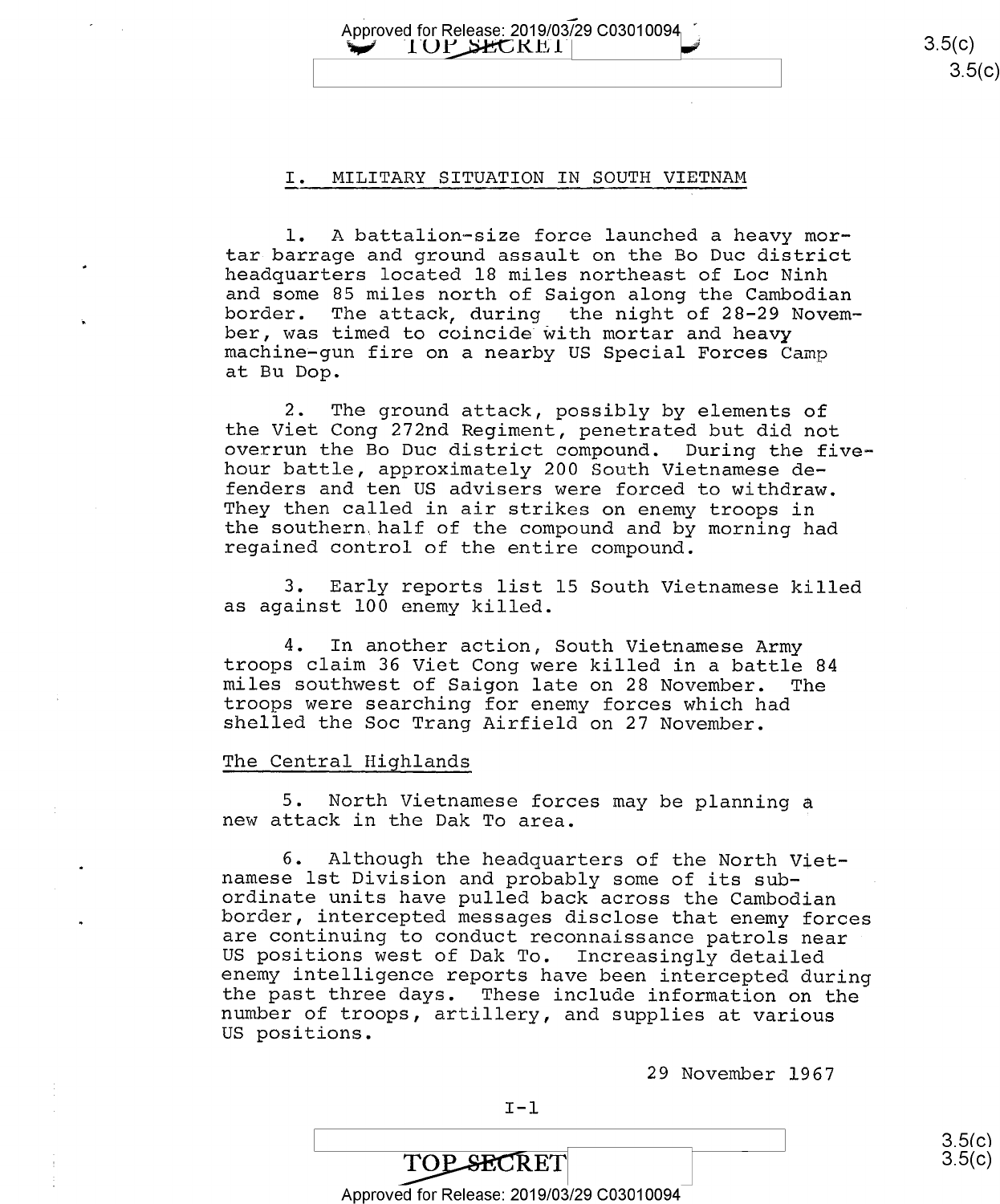Approved for Release: 2019/03/29 C03010094  $3.5(c)$   $3.5(c)$ 

 $3.5(c)$ 

7. The North Vietnamese appear to be particularly interested in the US artillery fire support base at Ben Het and a nearby hilltop supply base. These positions are some 12 miles west of Dak To and about <sup>7</sup> miles east of the point where the Laotian, Cambodian, and South Vietnamese borders join.

8. The North Vietnamese may hope additional attacks west of Dak To will tie down and hold US battalions in the highlands for a longer time. region, like the Demilitarized Zone area, is a battleground favorable to the Communists, because it is near sanctuaries across the border and has easy access to main supply routes. By maintaining<br>forces active in these areas, the Communists may hope to relieve allied pressure on other North Vietnamese and Viet Cong units deployed near coastal population centers.

### A "Third Front" in III Corps?

9. The North Vietnamese are trying to establish<br>a main force enclave in the Binh Long - Phuoc Long Province area along the Cambodian border north of<br>Saigon. The heavy attacks in the Loc Ninh - Song The heavy attacks in the Loc Ninh - Song Be area earlier this month and the recent attack on the Bo Duc District headquarters in northern Phuoc Long tend to confirm previous indications in captured documents that the Communists hope to dominate this region.

10. Communications intelligence also suggests<br>that the North Vietnamese have established a major "front" command group in this area, similar to the DMZ Front and the B-3 Front in the central highlands. The technical features of a new radio net, located<br>by communications intelligence in the northern Binh Long - Cambodian border area in August, are similar to those exhibited by the B-3 Front when it first ap-<br>peared in July 1965. Three of the radio stations on the net have been tentatively identified as the Viet Cong 5th and 9th divisions and the North Vietnamese 7th Division.

29 November l967

### TOP-SECRET

### Approved for Release: 2019/03/29 C03010094

 $\frac{1}{2}$  s.5(c)  $3.5(c)$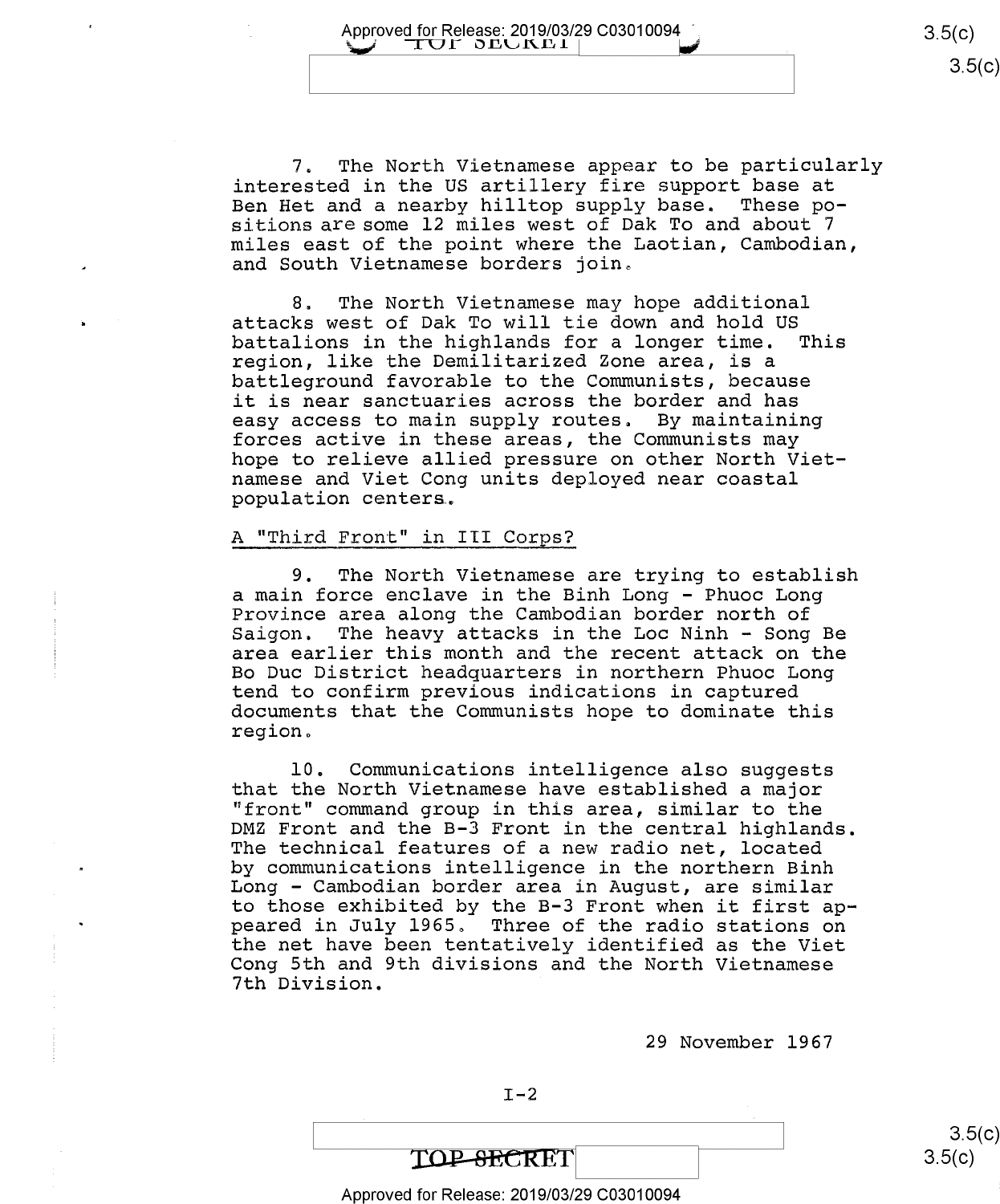Approved for Release: 206/03/29 C03010094 \*4 4' <sup>L</sup>\/\*\_»'1J~\*\*\\*#\* pyeiiw

 $3.5(c)$  $3.5(c)$ 

| step-up in enemy activity in northwestern III Corps                                                         |           |  |  |
|-------------------------------------------------------------------------------------------------------------|-----------|--|--|
|                                                                                                             |           |  |  |
| area resulted from a directive from COSVN, the                                                              |           |  |  |
| over-all Communist headquarters in South Vietnam.                                                           |           |  |  |
| The directive allegedly indicated that the Commu-                                                           |           |  |  |
| nists intend to dominate northern Binh Long and                                                             |           |  |  |
| Phuoc Long provinces with a view toward eventual                                                            |           |  |  |
| negotiations.                                                                                               | 3.3(h)(2) |  |  |
| the Communists hope                                                                                         |           |  |  |
| to turn this area into a secure terminus for in-<br>filtration and supply routes from Cambodia and<br>Laos. |           |  |  |

### Weekly Review of South Vietnam Battle Statistics

12. The week of 19-25 November compared with the week of 12-18 November:

### I. Casualties

|                     | VC/NVA      |             | US          |             |
|---------------------|-------------|-------------|-------------|-------------|
|                     | $I2-18$ Nov | $19-25$ Nov | $12-18$ Nov | $19-25$ Nov |
| Killed              | 1,287       | 1,826       | 225         | 212         |
| Wounded<br>Missing/ |             |             | 1,251       | 1,241       |
| Captured            |             |             |             |             |
|                     |             |             |             |             |
| TOTALS              | 1,287       | 1,826       | 1,476       | 1,453       |

|                      | GVN            |             | $\rm{FREE}$<br>WORLD |             |
|----------------------|----------------|-------------|----------------------|-------------|
|                      | $12 - 18$ Nov  | $19-25$ Nov | $12 - 18$<br>Nov     | $19-25$ Nov |
| Killed<br>Wounded    | 269<br>632     | 216<br>664  | 10<br>20             | 8<br>18     |
| Missing/<br>Captured | 74             | 25          |                      |             |
| TOTALS               | $\cdot$<br>975 | 905         | 30                   | 26          |

29 November 1967

 $I-3$ 

TOP SECRET

Approved for Release: 2019/03/29 C03010094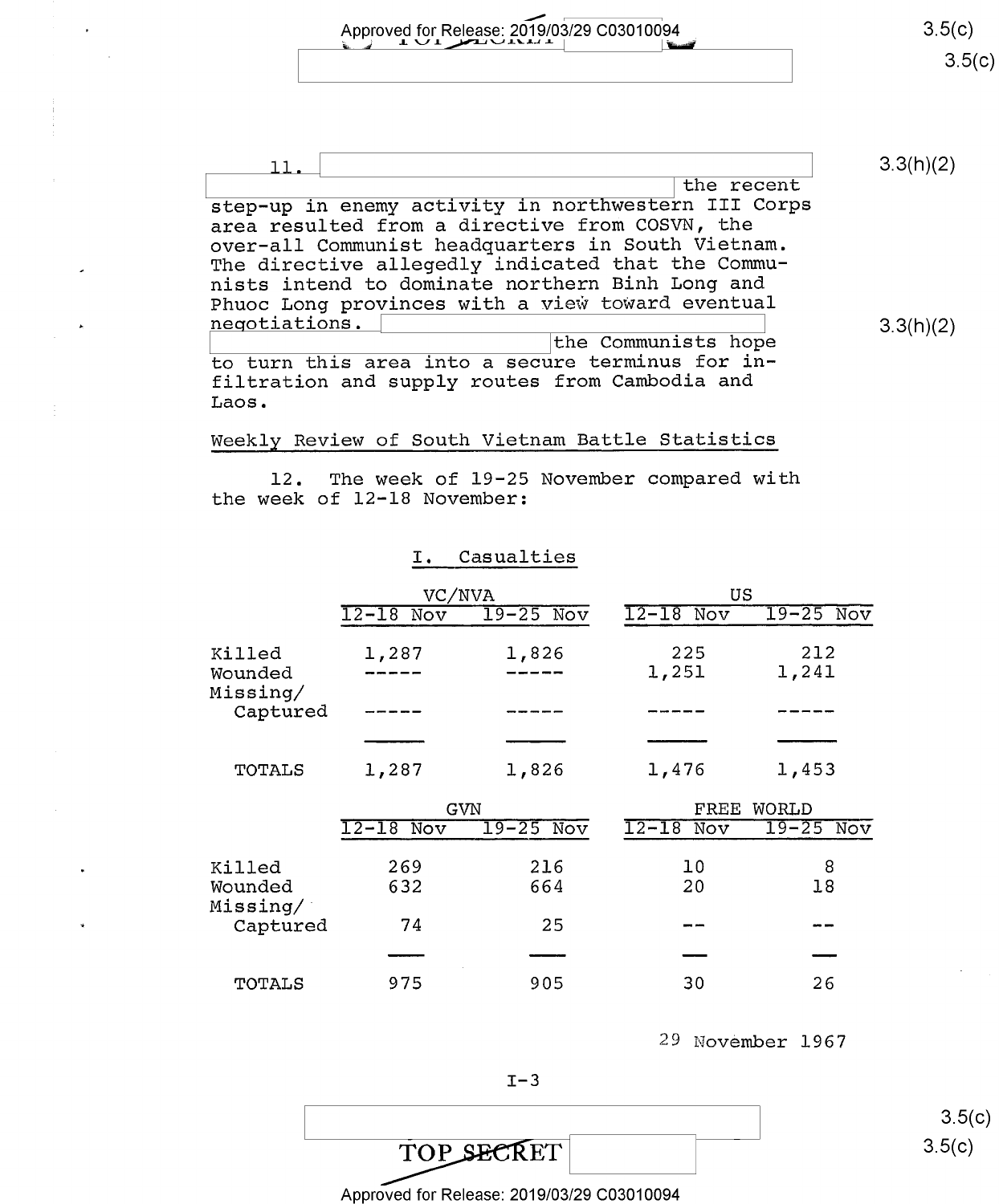$\overline{\phantom{a}}$ 

### II. Viet Cong Incidents

|                                                                                                                         | $12-18$ Nov                        | $19-25$ Nov                |
|-------------------------------------------------------------------------------------------------------------------------|------------------------------------|----------------------------|
| Attacks<br>Battalion or Larger<br>Small Unit.<br><b><i>A A A A A A A A A</i></b><br>Harassment<br>Terrorism<br>Sabotage | 53<br>51<br>$\bullet$<br>332<br>27 | 56<br>2<br>56<br>415<br>39 |
| Propaganda<br>Antiaircraft<br>TOTALS                                                                                    | 45<br>8<br>259<br>724              | 64<br>17<br>194<br>785     |

### III. Weapons Captured

|                           | VC/NVA      |                 | GVN              |             |
|---------------------------|-------------|-----------------|------------------|-------------|
|                           | $12-18$ Nov | $19-25$ Nov     | $12 - 18$<br>Nov | $19-25$ Nov |
| Individual<br>Crew-Served | 449<br>61   | Not<br>Reported | 233              | 178<br>7    |
|                           |             |                 |                  |             |
| <b>TOTALS</b>             | 510         |                 | 237              | 185         |



TOP SEGRET

Approved for Release: 2019/03/29 C03010094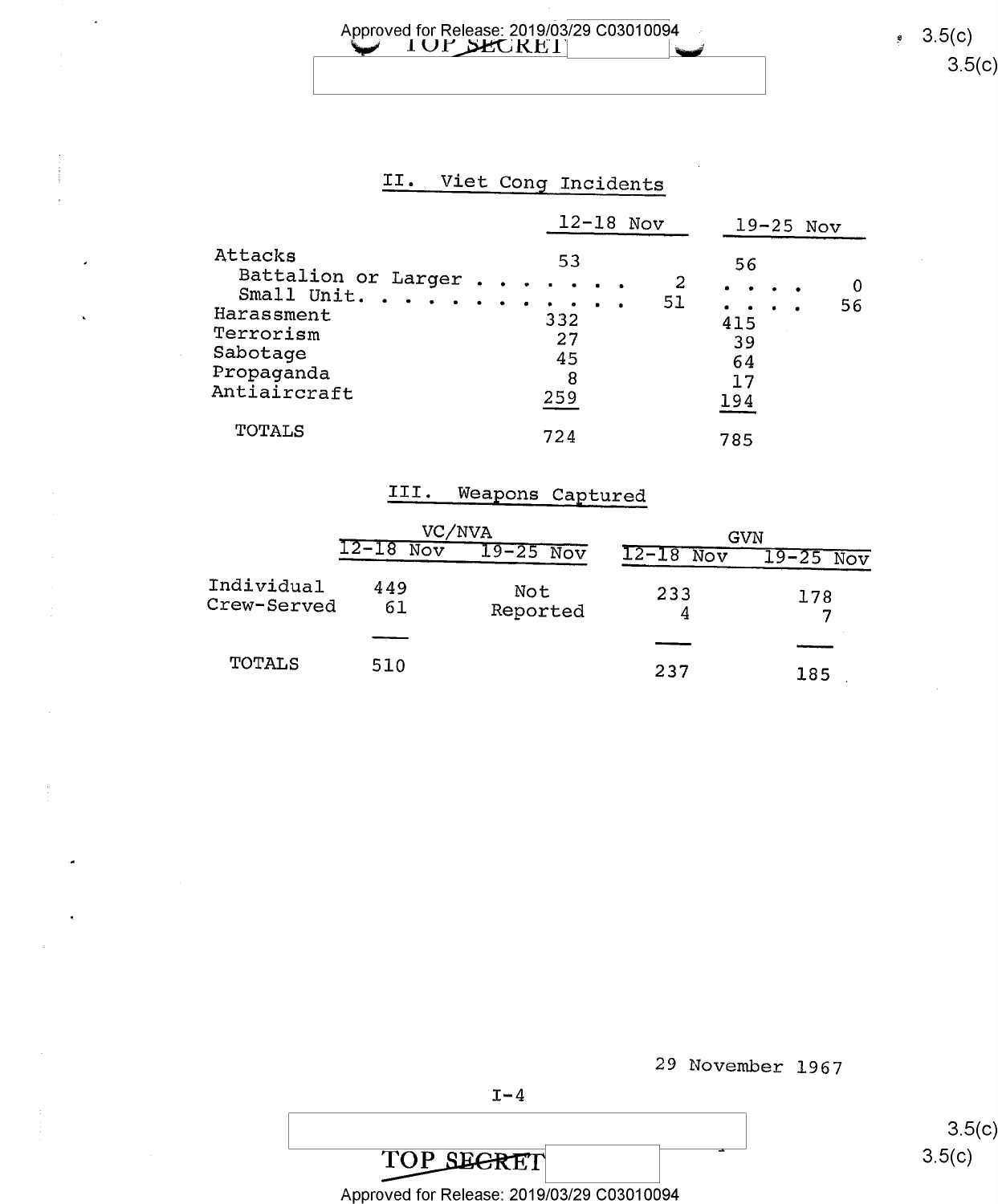Approved for Release: 2019/03/29 C03010094 <br>
<del>CONSTRUIT</del> 3.5(C)

 $3.5(c)$ 

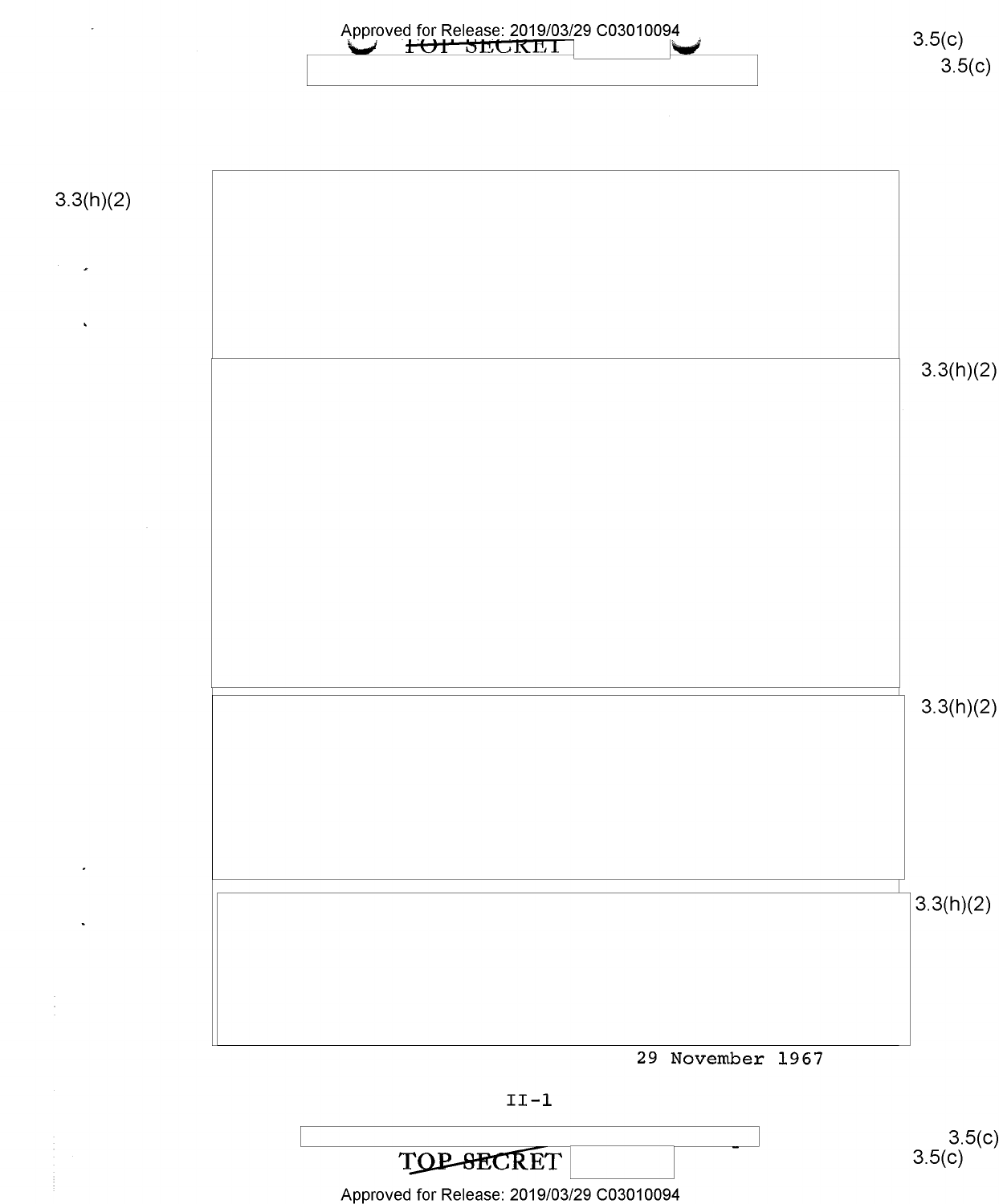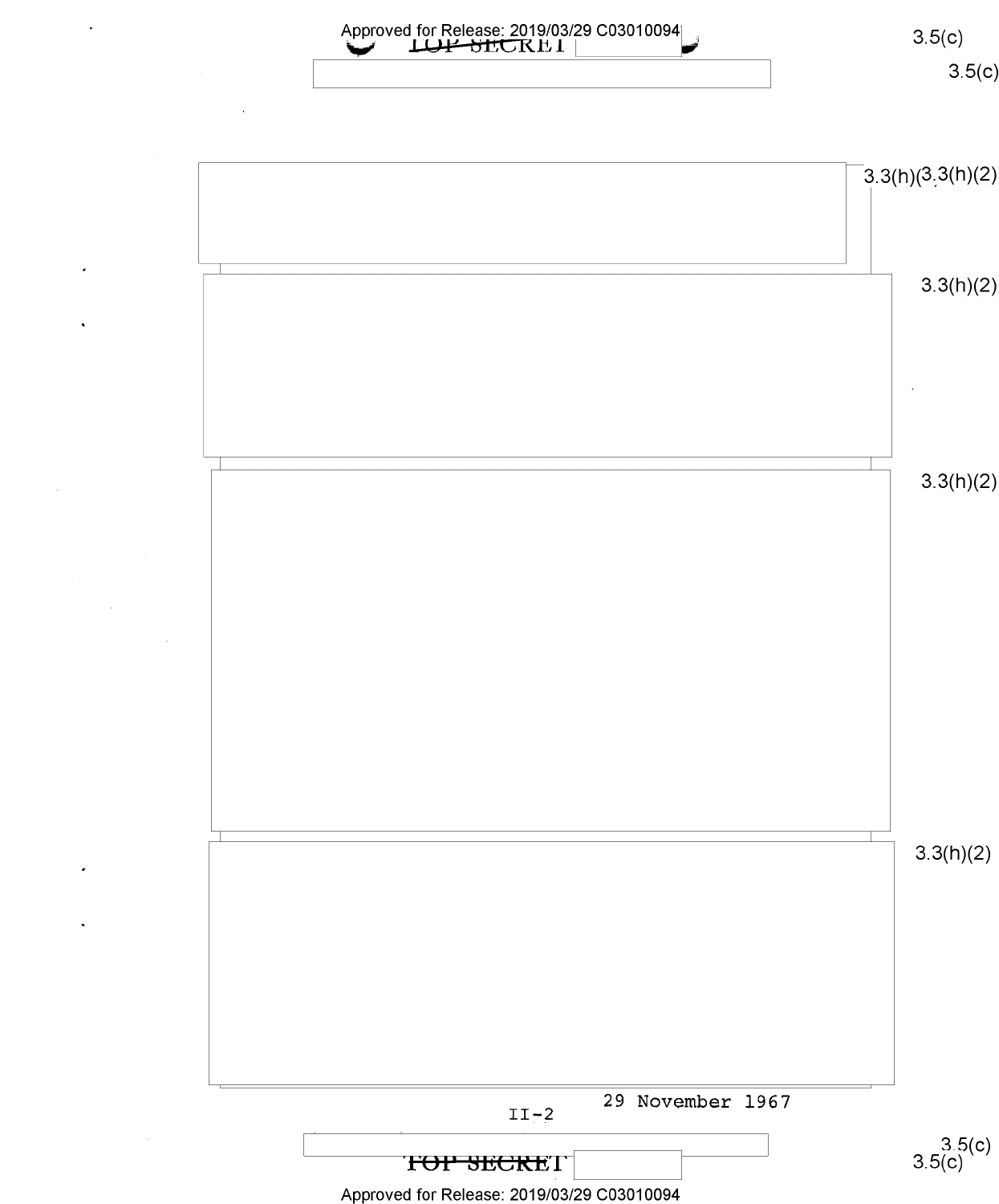| Approved for Release: 2019/03/29 C03010094 | $3.5(c)$<br>$3.5(c)$ |
|--------------------------------------------|----------------------|
|                                            | 3.3(h)(2)            |
|                                            |                      |
|                                            |                      |
|                                            |                      |
|                                            |                      |
|                                            |                      |

 $\bar{z}$ 

29 November 1967



## TOP SECRET

Approved for Release: 2019/03/29 C03010094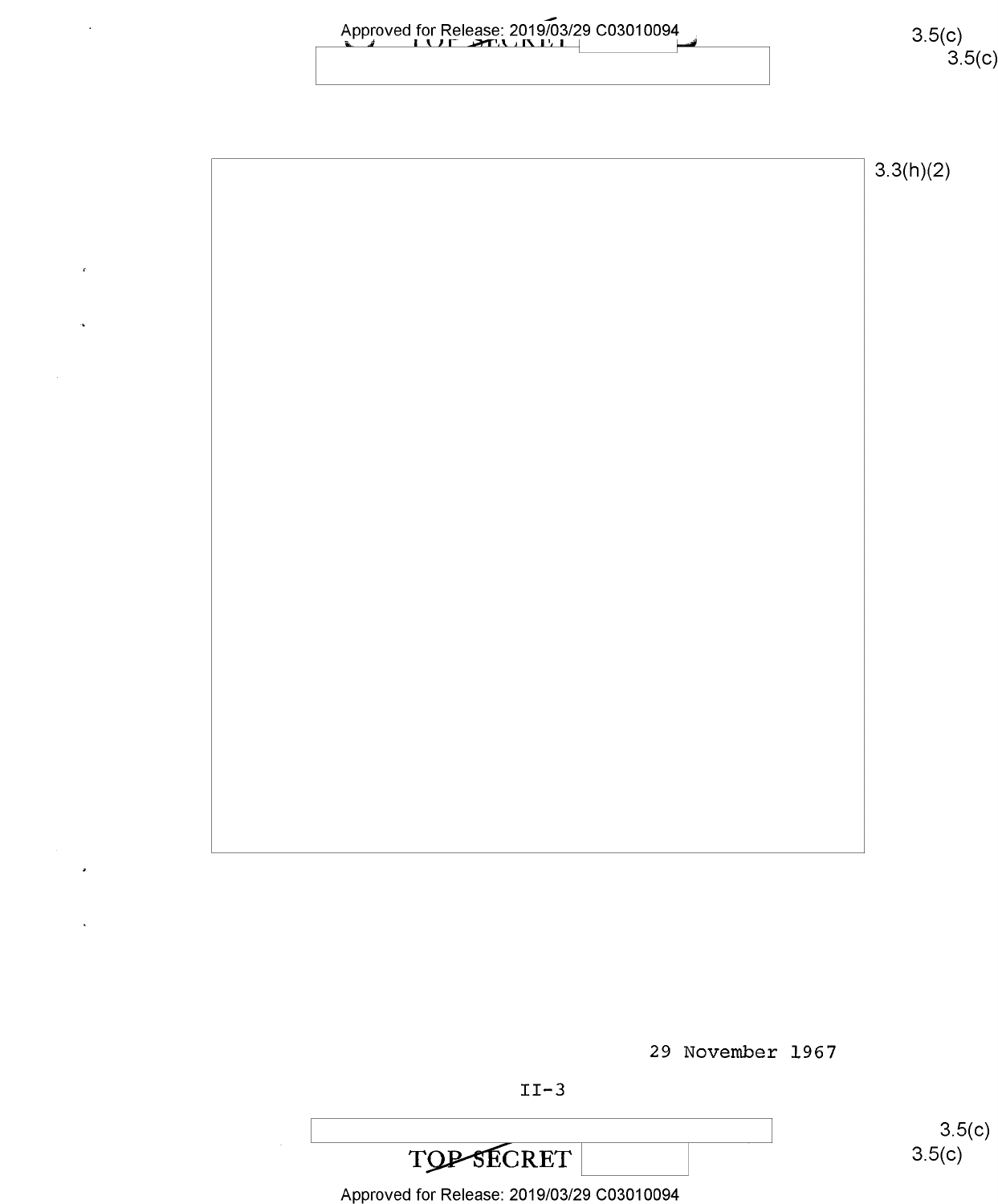

68802 11-67 CIA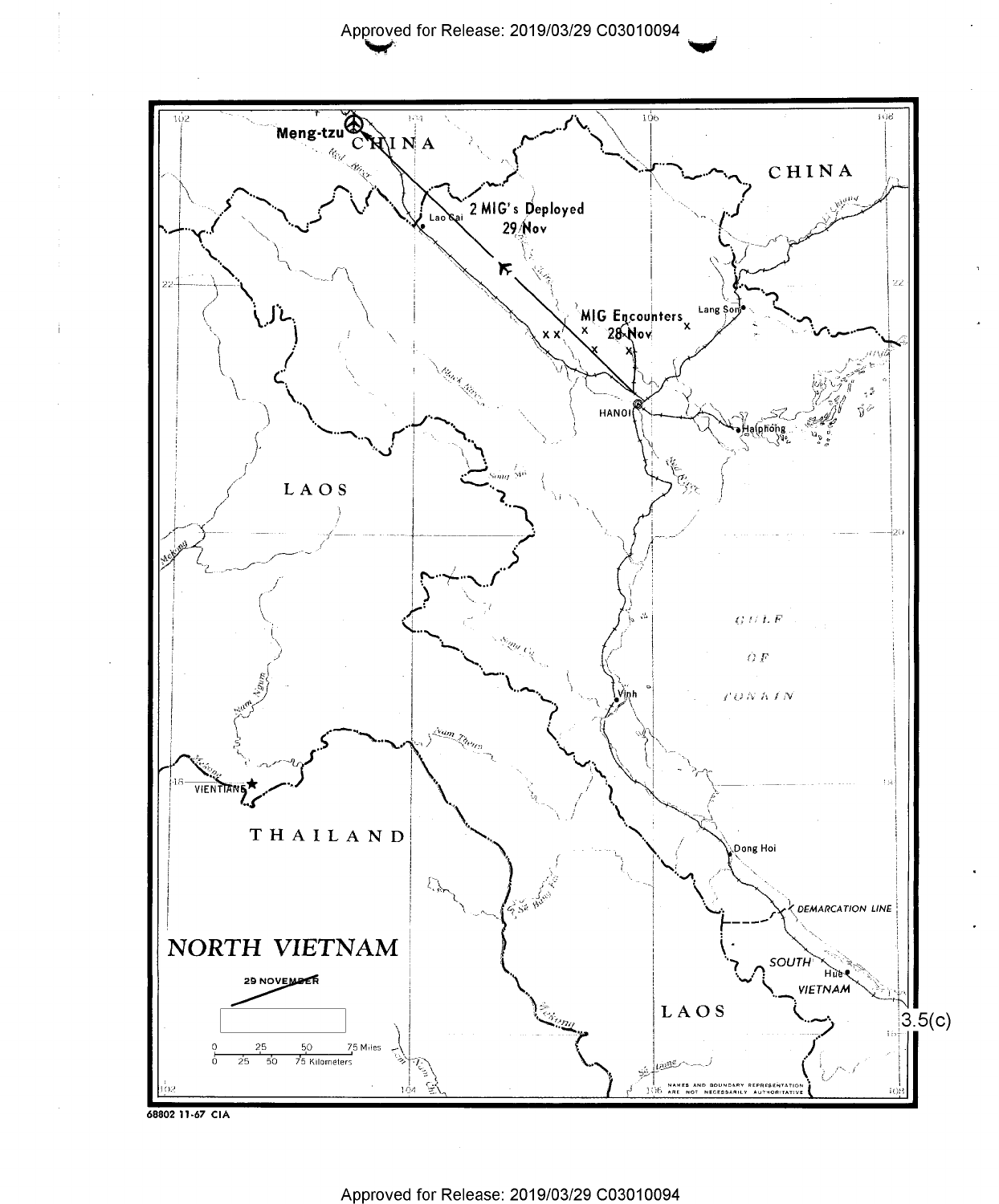Approved for Release: 2019/03/29 C03010094<br>
TOP SECRET

 $3.5(c)$ 

### III. MILITARY DEVELOPMENTS IN NORTH VIETNAM

l. Intercepted communications on 29 November showed two North Vietnamese aircraft, possibly MIG~ 17s, flying from the Hanoi area to Meng—tzu Airfield in China. Prior to their departure, North Vietnam<br>was estimated to have four MIG-21s and eight MIG-15/l7s remaining in the country.

2. Despite the limited number of MIGs left, 2. Despite the limited number of MIGs left,<br>they continue to offer determined resistance to US aircraft. On 28 November returning US pilots reported six encounters, three of which involved the exchange of missile fire. No aircraft are known to have been lost by either side.

3. The aggressive behavior of Hanoi's fighters<br>in recent weeks may have been prompted in part by repeated attacks in the capital area. There is no evidence to indicate that the North Vietnamese are employ-<br>ing any radically new tactics or weapons. The fighter pilots still flying combat missions are probably the<br>most skilled and experienced the North Vietnamese have.<br>Intercepted communications indicate that, despite<br>numerous raids on North Vietnam's airfields, Communist<br>ground c

29 November 1967

III-l\_



9.90<br>3.30C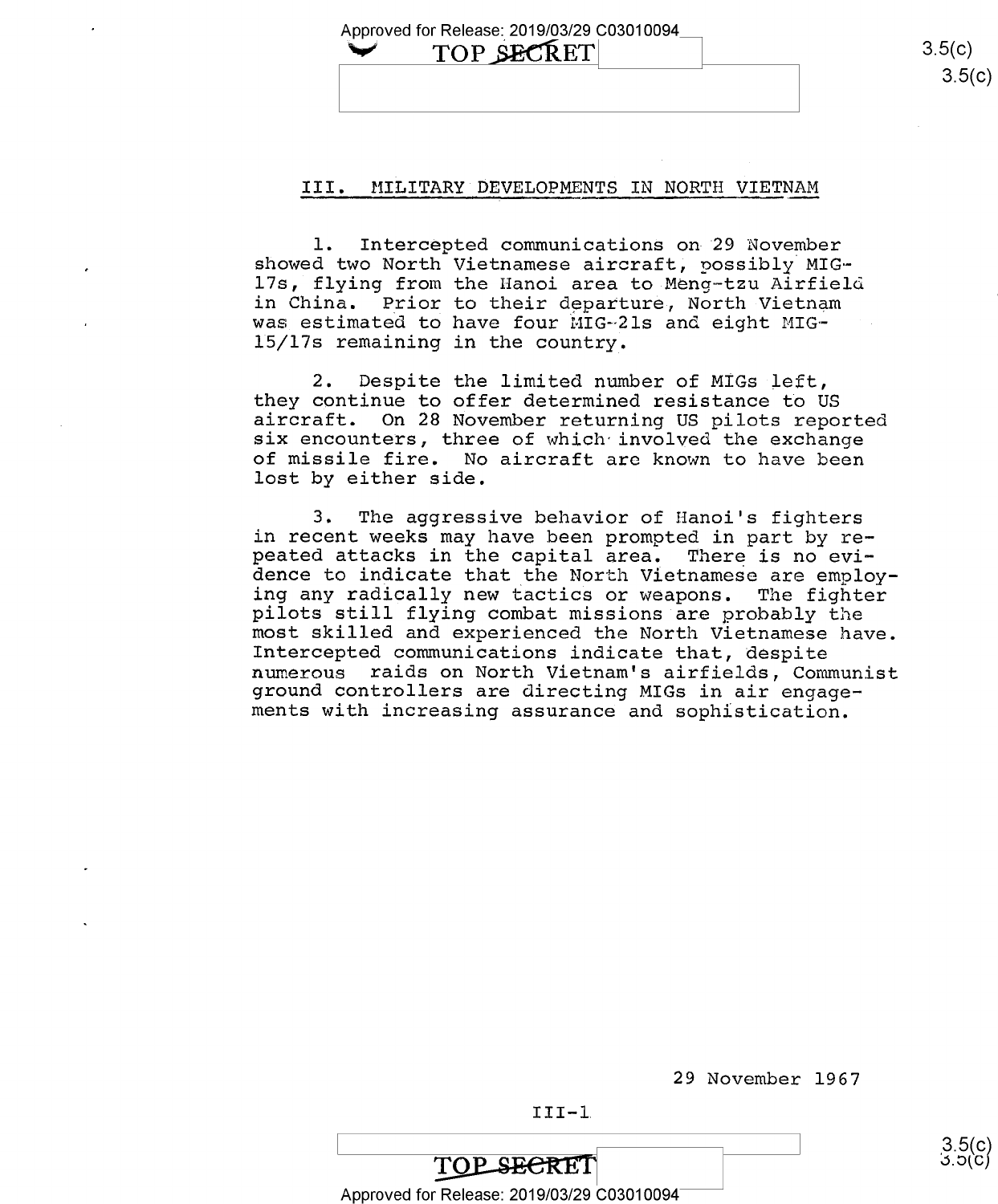

၁.၁(၄)

### IV. OTHER COMMUNIST MILITARY DEVELOPMENTS

1. There is nothing of significance to report.

29 November 1967

 $IV-1$ 

TOP SEGRET

Approved for Release: 2019/03/29 C03010094

 $3.5(c)$ <br> $3.5(c)$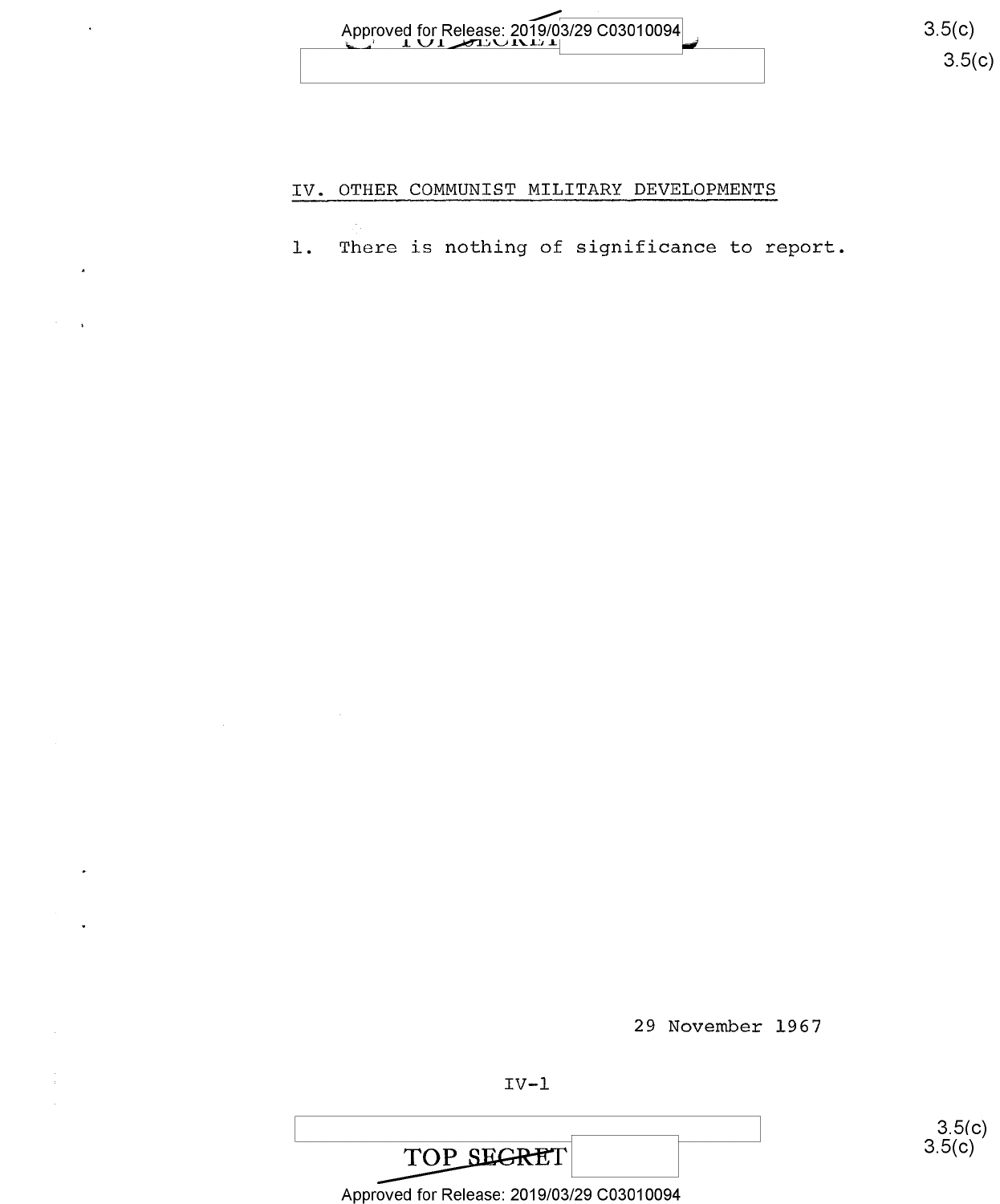Approved for Release: 2019/03/29 C03010094 methonomethy of the person of

 $3.5(c)$  $3.5(c)$ 

### V. COMMUNIST POLITICAL DEVELOPMENTS

l. Viet Cong spokesmen continue to stress that a US cessation of the bombings of North Viet- nam would not necessarily affect the situation in South Vietnam.

2. Dang Trinh Thi, head of the Liberation<br>Front delegation to the recent Soviet anniversary<br>celebrations, took this line

outlined the standard Communist view that a peace-<br>ful settlement of the war could best be brought<br>about through acceptance of Hanoi's Four Points and<br>the Front's new political program. When asked<br>about the Front's reactio

3. North Vietnamese officials, in an effort<br>to show the independence of the Front, have also<br>indicated that any action on their part following<br>a bombing halt, including "talks" with the US,<br>would not automatically include

3.3(h)(2)

29 November 1967

 $V-1$ 

 $\begin{array}{cc}\n & & 3.5(c)\n\end{array}$ <br>
Approved for Release: 2019/03/29 C03010094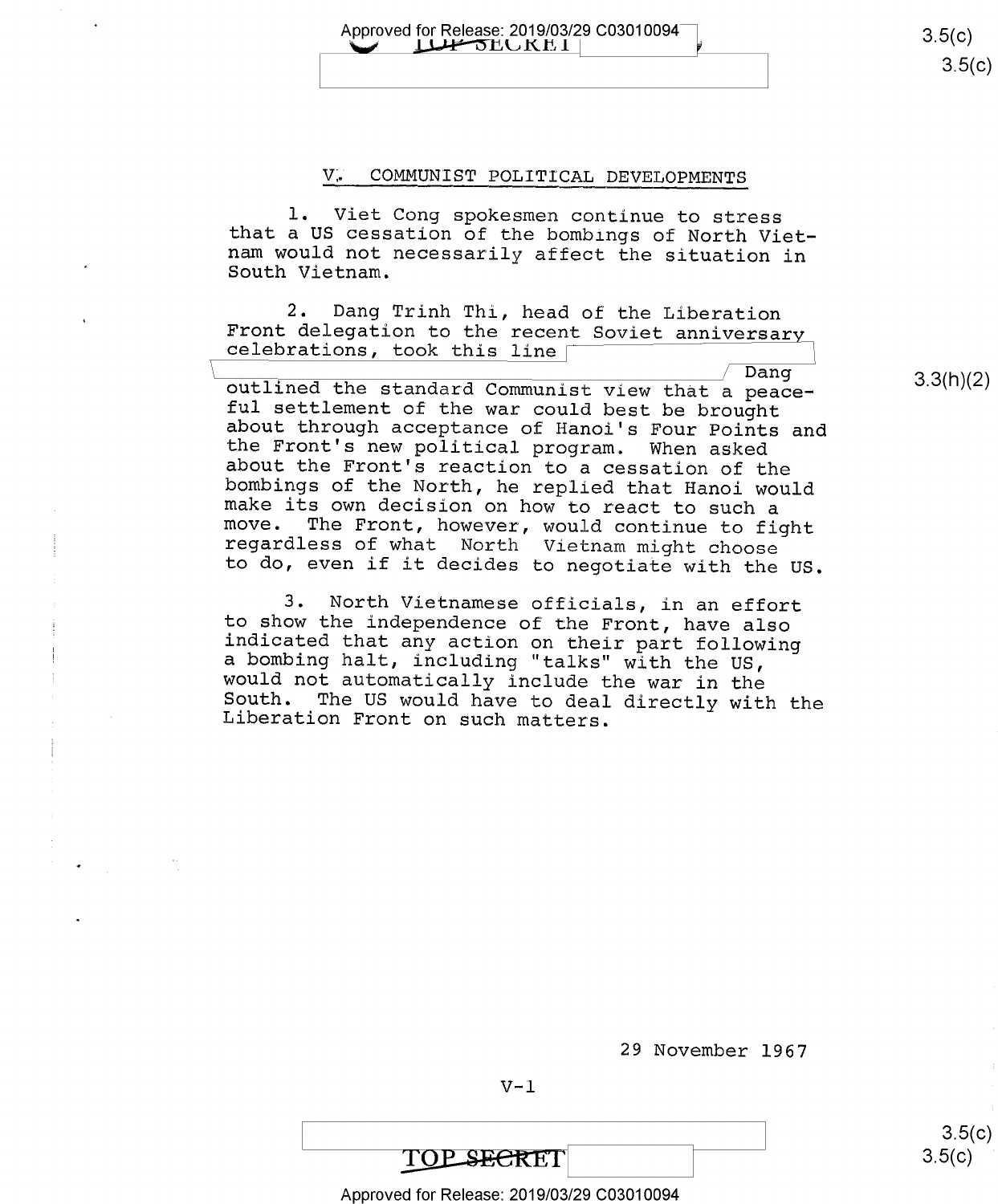Approved for Release: 2019/03/29 C03010094  $3.5(c)$  3.5(c)  $3.5(c)$ 

### VI. OTHER MAJOR ASPECTS

1. An intercepted message of 24 November from<br>the North Vietnamese trade office in Moscow to Hanoi<br>indicates that three carloads of unidentified cargo<br>have been held up at the Sino-Mongolian border since<br>20 September waiti

2. Since last spring the North Vietnamese have<br>been taking title to at least some categories of<br>Soviet shipments at the Sino-Soviet or the Sino-<br>Mongolian border, and the Vietnamese have been re-<br>sponsible for arranging th items to Vietnam. The reason for the present hold-<br>up is not specified in the message. 3.3(h)(2)

29 November 1967

VI-l

 $\overline{\text{TOP} \cdot \text{SEERET}}$  3.5(c)

Approved for Release: 2019/03/29 C03010094

 $3.5(c)$